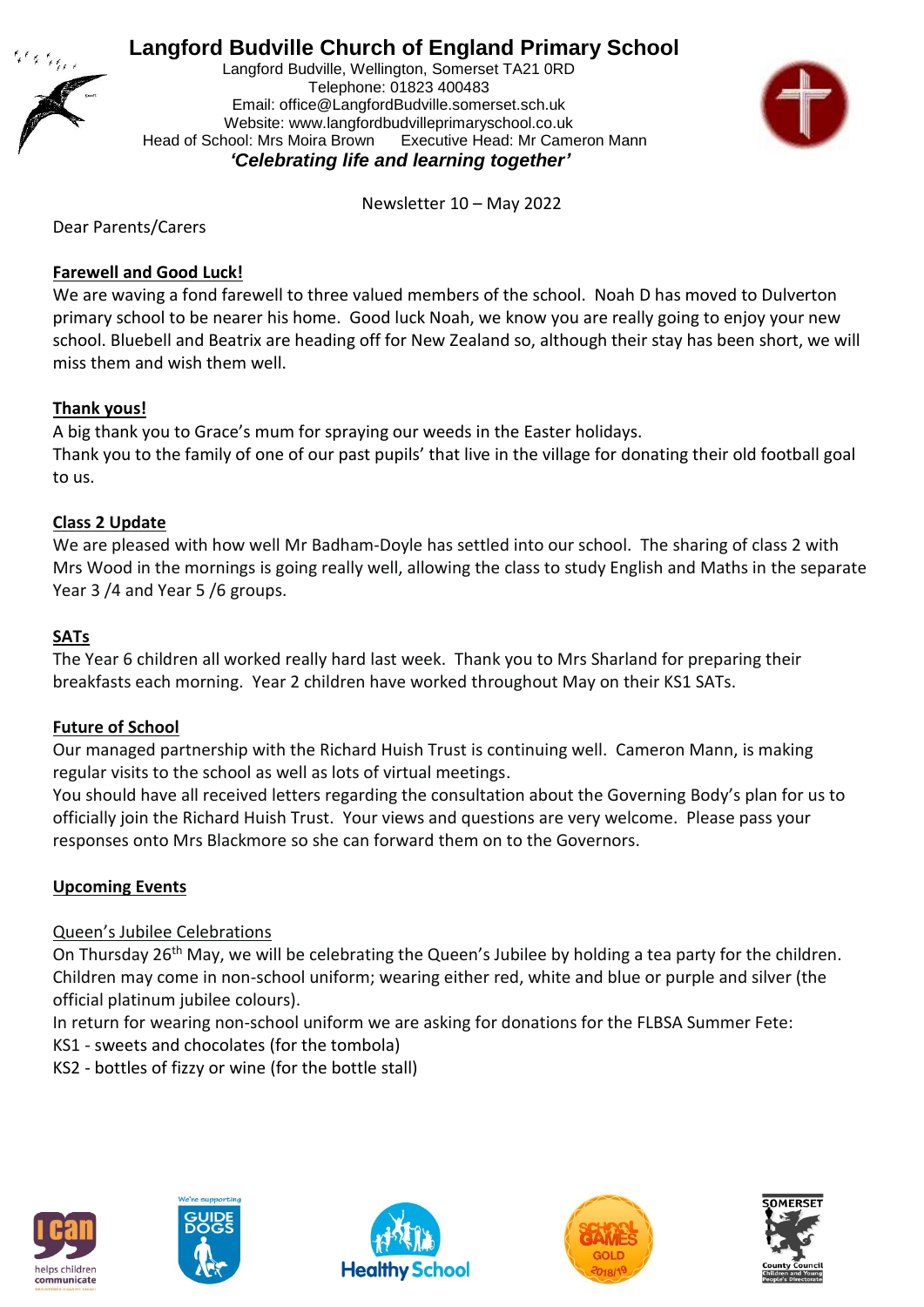# School Walks

You will have received the sponsorship forms for the annual sponsored walk. Class 1 were due to walk today but the wet weather meant that the walk will take place on Monday.

Class 2 will walking on Friday 25th May.

Both classes will be setting off from One Stop at Tonedale - Please note the change of plan for class 2. You will need to drop your child off at One Stop at 9am.

# Class 1 trip to Minehead

As part of their Seaside theme this term, Class 1 will be taking a coach to Minehead for a day on the beach. They will be returning via the steam railway to ensure the full Minehead experience is enjoyed. They have been learning all about what you might see at the seaside so they will be eagle-eyed beach combers when they get there. We are hoping and praying for a sunny day.

# Class 2 Residential

Class 2 will be heading off to sunny Kilve for their two-night residential trip. There will be lots of excitement and adventures and (hopefully) plenty of sleep.

I am sure you have lots of questions about the trip so we would like to welcome you to a meeting straight after school on Wednesday 8<sup>th</sup> June.

# **Recent Events and Visitors**

## Open the Book

It was lovely to see Jackie and the rest of the Open the Book team this week. The first indoor assembly with them for a very long time.

#### Governors

Alison Appleyard, our newest School Governor, and Lynne Moore, who has been supporting the school for many years, visited the school this week. They are helping me to ensure the school properly reflects its Christian foundation.

Kind Regards Moira Brown, Head of School